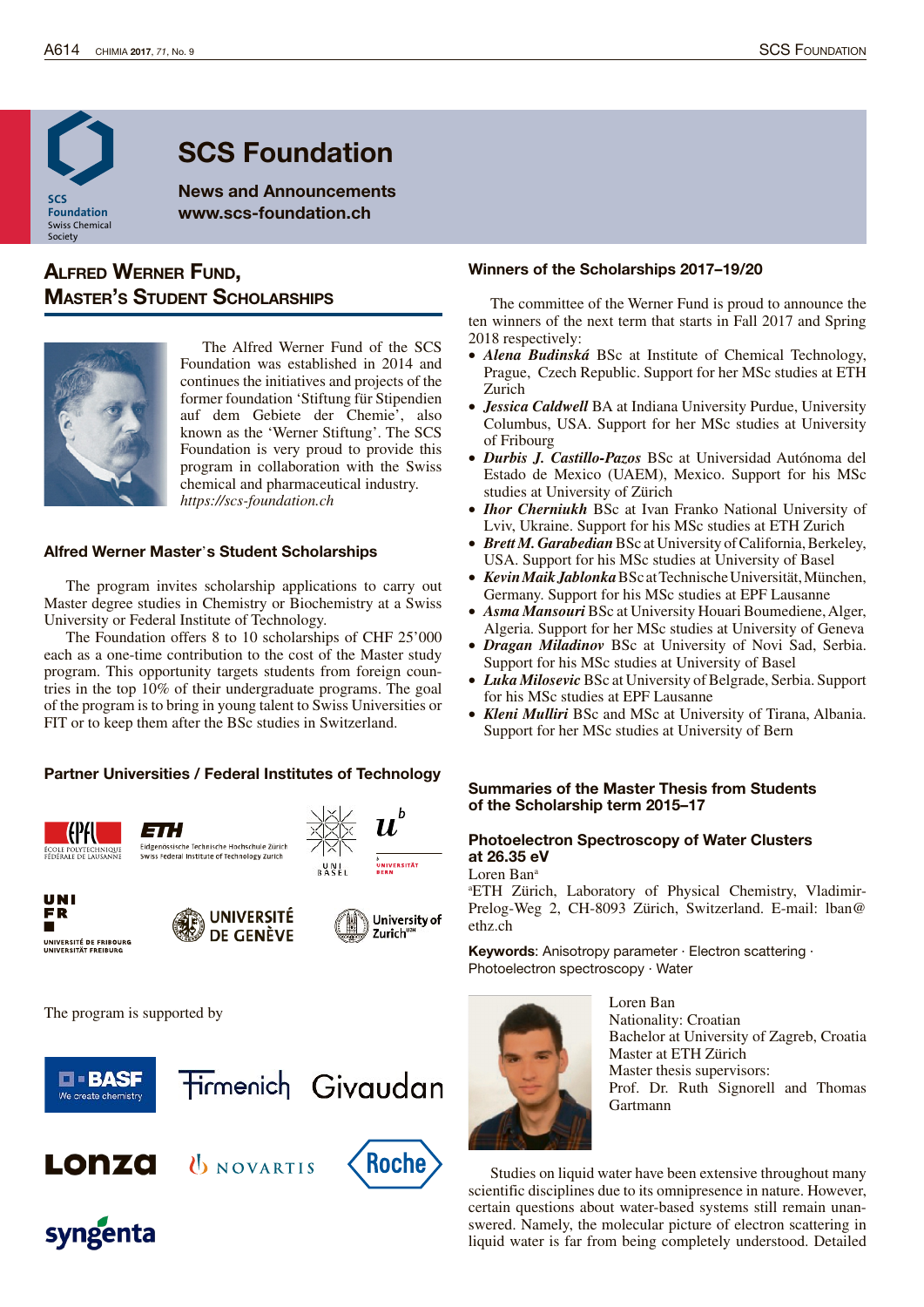knowledge about the electron scattering cross-sections (SCS) would be necessary in order to explain the behavior of the secondary electrons (SEs) generated following ionization by highenergy radiation (cosmic-rays, X-rays, fast-moving charged particles). The SEs generally have initial energies below 30 eV and are referred to as the low-energy electrons (LEEs) in the literature. It was shown by Sanche and coworkers that the LEEs play a significant role in DNA damage and ozone depletion.[1–3] Since the efficiency of these processes depends on the energetics of the LEEs, determination of the electron SCS could offer a possibility to improve radiotherapy and understand atmospheric processes.

The high energy scattering can be well described by dielectric models and good agreement with experiments is obtained.[4] However, no accurate SCS of water are available for electrons with energies below 50 eV. Both experiments and theory face problems in the low energy regime where the electron scatters off molecular degrees of freedom (inter- and intramolecular vibrations and electronic). Therefore, a different approach is required. Combining a detailed scattering model with photoelectron studies of water clusters formed in a molecular beam is a promising step towards understanding electron SCS below 50 eV.

In this energy regime it can be assumed that the experimentally observed electron properties are determined by two distinct contributions (Fig. 1). The first ('local') contribution is due to the photoionization itself, being defined by the initial state and the properties of the water valence band to which the electron is excited. The quasi-free electron then propagates through the cluster where it experiences elastic and inelastic scattering events ('transport' contribution). The 'local' contributions converge already for small clusters[5] and the 'transport' scattering can be modeled by a random walk algorithm.[6,7] Energetics and angulardependent properties of photoelectrons obtained from the simulation can then be compared with the experiment.



Fig. 1. Electron scattering is assumed to be determined by the 'local' scattering contributions (a) and the 'transport' scattering contributions (b).

In this work, photoelectron spectroscopy of water clusters with a photon energy of 26.35 eV provided by high harmonic generation was performed. Clusters were generated in a molecular beam, ranging from ~100 to ~1000 water molecules. The molecular beam studies offer control over the degree of condensation, leading to a tunable cluster size range that can be examined. Following photoionization, the energy and angular distributions of the photoelectrons were measured by a velocity-map imaging setup. Since each scattering event tends to make angular distribution more isotropic, the anisotropy parameter β can be used as a probe of electron SCS. A decrease in β as a function of the cluster size was measured and compared with the electron scattering simulations. Discrepancies between experiment and simulations, arising at cluster sizes of around 300 molecules, were observed. On the one hand, this could originate from certain experimental biases, such as the insensitivity of the detection to rare extremely large clusters. On the other hand, it might require reassessment of the scattering model, resulting in improved electron SCS for LEEs in liquid water.

- [1] E. Alizadeh, T. M. Orlando, L. Sanche *Annu. Rev. Phys. Chem.* **2015**, *66*, 379.
- [2] L. Sanche, *Science* **2009**, *461*, 358.
- [3] Q. B. Lu, L. Sanche, *Phys. Rev. Lett.* **2001**, *87*, 0785011.
- [4] H. Shinotsuka, B. Da, S. Tanuma, H. Yoshikawa, C. J. Powell, D. R. Penn, *Surf. Interface Anal.* **2017**, *49*, 238.
- [5] S. Hartweg, B. L. Yoder, G. A. Garcia, L. Nahon, R. Signorell, *Phys. Rev. Lett.* **2017**, *118*, 1034021.
- [6] D. Luckhaus, Y.-i. Yamamoto, T. Suzuki, R. Signorell, *Sci. Adv.* **2017**, *3*, e1603224.
- [7] R. Signorell, M. Goldmann, B. L. Yoder, A. Bodi, E. Chasovkikh, L. Lang, D. Luckhaus, *Chem. Phys. Lett.* **2016**, 658, 1.

#### Towards Directed Evolution of Non-proteogenic **Ligands**

Lluc Farrera-Soler<sup>ab</sup>, Nicolas Winssinger<sup>ab</sup> <sup>a</sup>School of Chemistry & Biochemistry, University of Geneva, 30 Quai Ernest Ansermet, Geneva. **bNCCR Chemical Biology, 30 Quai Ernest Ansermet, Geneva.** E-mail: Nicolas.Winssinger@unige.ch

Keywords: DNA-encoded library · PNA · Templated ligation



Lluc Farrera-Soler Nationality: Spanish Bachelor at University of Barcelona, Spain Master at University of Geneva Master thesis supervisors: Prof. Dr. Nicolas Winssinger

Specific interactions between different proteins are responsible for a wide range of signalling processes in the cell and therefore, discovering new molecules capable of modulating these interactions is a growing and promising field in drug discovery. [1] Protein–protein interactions (PPI) are the main type of specific interactions in the cells and some of these interactions play a key role in important diseases. However, the traditional druglike small-molecules are not suitable to target such flat surfaces and therefore discovering new ways to modulate these PPI still remains a challenge.

Some PPIs are mediated by  $\alpha$ -helices and a lot of work has been done mimicking these structures in order to find new molecules that target PPI.[2] However, around half of protein–protein interactions are mediated by peptide loops. The relatively large size of the proteins is required to achieve a unique threedimensional structure that stabilizes the folded conformation of the loop and, at the end, only a few residues generally participate in the interaction. For this reason, there is an enormous interest in developing loop mimetics as modulators of such PPIs.[3]

The main goal of this master project has been to develop an affordable technology platform to build constrained peptide loops libraries to allow a routine and rapid identification of high quality protein ligands. We have reported the formation of loops through the PNA-templated reaction. This strategy has been implemented to build peptide-loop libraries on a DNA-encoded fashion and further screened against different protein targets (Fig. 1).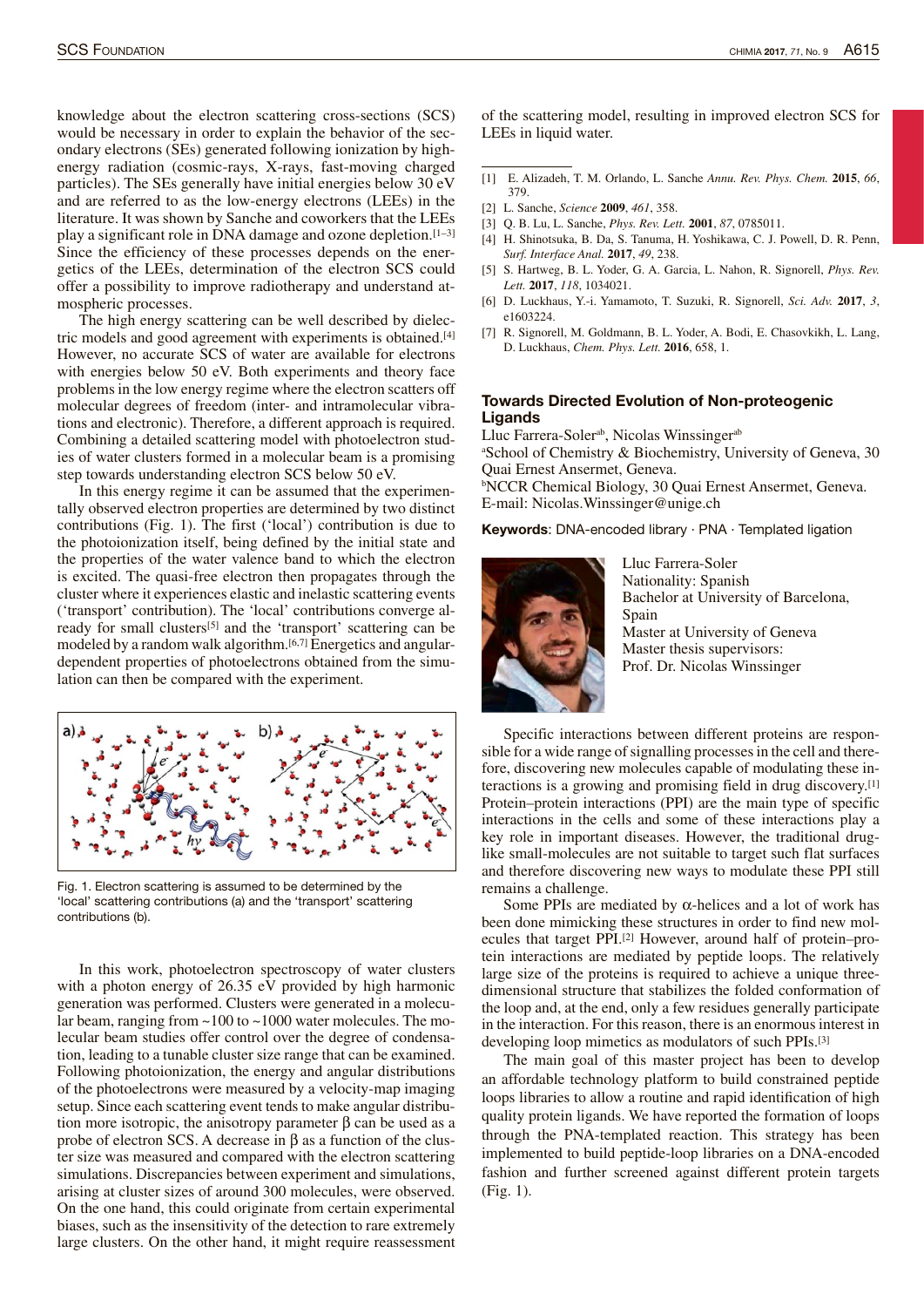

Fig. 1. Formation of a loop-library through the PNA-templated reaction.

- [1] J. A. Wells, McClendon, *Nature,* **2007**, *450*, 1001.
- [2] H. Yin, A. D. Hamilton, *Angew. Chem. Int. Ed,* **2005**, *44*, 4130.
- [3] J. Gavenonis, B.A. Sheneman, T. R. Siegert, M. R. Eshelman, J.A. Kritzer, *Nat. Chem. Biol,* **2014**, *10*, 716.

# Polyene Cyclization for the Synthesis of Fragrance Ingredients

#### Yuting Feng

University of Geneva, 30 Quai ErnestAnsermet, Geneva, E-mail: yuting.feng@mail.mcgill.ca



Yuting Feng Nationality: China Bachelor at McGill University (Canada) Master at University of Geneva Master thesis supervisors: Dr. Fridtjof Schröder, Givaudan, and Prof. Clément Mazet, University of Geneva

Based on previous research of polyene cyclizations both in academia and in the industry, the direct cyclization of polyenes by Lewis or Brønsted acid or photochemically was investigated with polycylic fragrance ingredients or their precursors as target. By-products were separated and elucidated to obtain a mechanistic understanding of the related reactions. Fine-tuning of the interaction between acid catalysts and solvents *via* PCA and DOE improved yields and product selectivities as well as sustainability, *e.g.* atom-efficiency, safety and robustness of the processes.

# **Future plans**

After graduation, Yuting will pursue a PhD at her *Alma Mater* McGill University, focusing on organic synthesis and medicinal chemistry. She will develop her research and communication skills for a successful future career as a research scientist.

# Expanding the Scope of Nickel-catalyzed Crosscoupling Reactions

Sarah Folliet 5 route des vallées 74100 Annemasse, France, E-mail: Sarah.



Folliet@etu.unige.ch

Sarah Folliet Nationality: France Bachelor at University of Geneva Master at University of Geneva Master thesis supervisor: Prof. Clément Mazet

Nickel-catalyzed cross-couplings have been the subject of a growing interest in contemporary organic chemistry. My work focused on the development of a nickel-catalyzed cross-coupling to access a broad range of valuable olefinic motifs that are difficult to access by conventional methods. Investigations are ongoing and results will be reported in due course.

#### **Future plans**

After my Master I will move to United Kingdom to pursue doctoral studies in organic chemistry at the University of Cambridge. I am looking forward to start in order to acquire more knowledge in terms of chemistry and to be daily involved in scientific research.

#### Enhancing Solar Disinfection of Viruses by the Homogenous and Heterogenous Photo-Fenton Processes in Drinking Water

Oji-Okoro Ogadimma Cassandra, Stefanos Giannakis, Cesar Pulgarin

SB, ISIC, Group of Advanced Oxidation Processes (GPAO), École Polytechnique Fédérale de Lausanne (EPFL), Station 6, CH-1015 Lausanne, Switzerland



Oji-Okoro Ogadimma Cassandra Nationality: Nigeria Bachelor at Moscow State University of Fine Chemical Technologies Master at EPFL Master thesis supervisor: Prof. César Pulgarín and Dr. Stefanos Giannakis

Solar-assisted advanced oxidation processes have the advantage of using a free, easily accessible energy source and therefore present an ecological point-of-use alternative to conventional water treatment methods, for remote settlements around the equator. They involve the generation of so-called reactive oxygen species (ROS) which are responsible for the degradation of organic materials. Combined with catalysts available in nature, as iron, and the photo-generated  $H_2O_2$ , forming the photo-Fenton process, solar-based treatment has a greater chance of success in developing countries.

The photo-Fenton process has been proved efficient in the degradation of pollutants in water and improvement of microbial quality. [1,2] The classical Fenton process is initiated by the reaction of ferrous ion with  $H_2O_2$  generating ferric ion and oxidative hydroxyl radicals followed by the slower conversion of ferric ion back to ferrous ion.[3]

The aim of this work was to analyze the efficiency of photo-Fenton processes catalyzed by ferrous and ferric ion on the inactivation of viruses using MS2 bacteriophage as a viral model in the context of drinking water, and compare with the homogeneous one (Fig. 1). As a result of the limited solubility of free iron at neutral pH, the efficiency of iron(hydr)oxides as an alternative iron source was assessed to extend the application of the process in natural aquatic systems. Iron oxides undergo reduction in the presence of light producing ferrous ion, the catalyst of the Fenton reaction and hydroxyl radical, the predominant reactive species.[4]

The efficiency of the process is improved by the adsorption of virus particles on the surface of the oxides enhancing the production of reactive species near the virus particle rather than in the bulk solution. The impact of grain size of the iron oxides and presence of natural organic matter which could compete with virus for ROS were also assessed.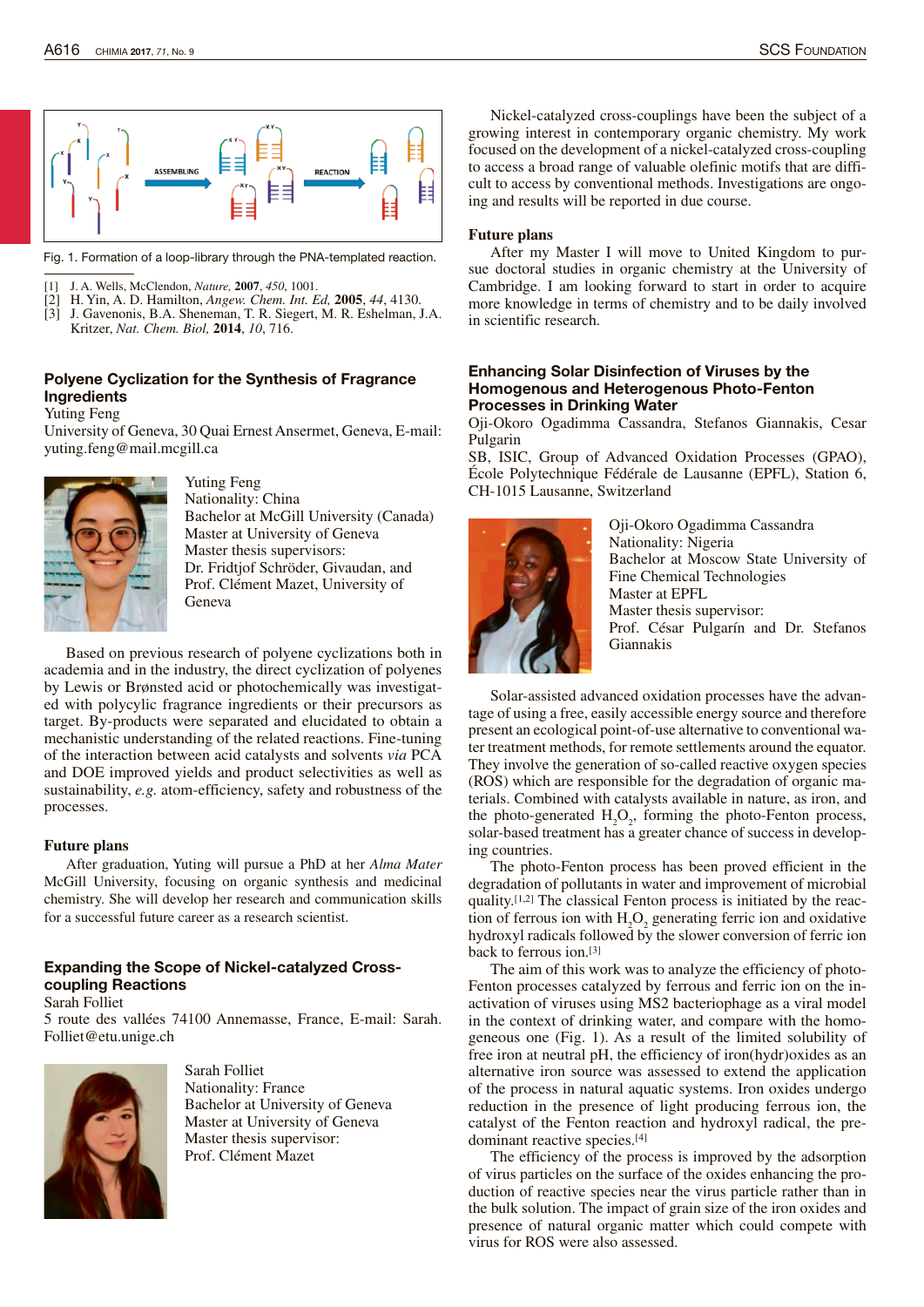

Fig. 1. Inactivation of MS2 virus by homogenous and heterogenous photo-Fenton (Solar irradiance 900W/m<sup>2</sup> .Concentration of iron, iron oxides,  $H_2O_2 = 1$ mg/L)

#### **Conclusions**

- · Homogenous and heterogenous photo-Fenton processes carried out with low concentrations of reagents achieved rapid and complete inactivation of MS2 virus
- Photolysis of Fe-organo complexes improved the homogenous photo-Fenton process in the presence of NOM while the efficiency of the process was reduced with oxides due to competition between NOM and virus particles for sorption sites.
- Heterogenous photo-Fenton was more efficient with  $\sim$ 5  $\mu$ m oxides than with nano-oxides due to a higher amount of oxidative action per area.
- [1] S. Giannakis, M. I. Polo López, D. Spuhler, J. A. Sánchez Pérez, P. Fernández Ibáñez, C. Pulgarin, *Appl. Catal. B: Environ.* **2016**, *199*, 199.
- [2] S. Giannakis, M. I. Polo López, D. Spuhler, J. A. Sánchez Pérez, P. Fernández Ibáñez, C. Pulgarin, *Appl. Catal. B: Environ.* **2016**, *198*, 431.
- [3] J. J. Pignatello, E. Oliveros, A. MacKay, *Crit. Rev. Environ. Sci. Technol.* **2016**, *36*, 1.
- [4] C. Ruales-Lonfat, J. F. Barona, A. Sienkiewicz, M. Bensimon, J. Vélez-Colmenares, N. Benítez, C. Pulgarin, *Appl. Catal. B: Environ.* **2015***, 166*, 497.

# Validation of an Experimental Protocol for Crystal Size and Shape Control

#### Riccardo Tarchini

ETH Zurich, Vladimir-Prelog-Weg 2, CH-8093 Zurich, Switzerland, E-mail: riccardo.trachini@hotmail.it

Keywords: Crystal size and shape control · Design of Experiments · Industrial crystallization



Riccardo Tachini Nationality: Italian Bachelor at Politecnico di Torino Master at ETH Zurich Master thesis supervisor: Prof. Marco Mazzotti

Serving as both a separation and a purification stage at the same time, crystallization is a widely employed unit operation in the chemical industry. Among the main properties of interest, crystal size and shape greatly affects processability and the performance of the final product.

Despite its widespread application in many processes, crystallization is nevertheless an intrinsically difficult process to control, due to the high number of physical phenomena that undergo in solution and affect crystals formation and growth.

A process comprising repeated cycles of crystallization (cooling), milling and dissolution (heating) stages had been developed previously in order to control crystal size and shape distribution.



Fig. 1. Schematic representation of the process.

The purpose of the thesis was to apply a Factorial Design of Experiments (FDoE) to the aforementioned process to evaluate the effect of specific process variables on crystal size and shape distributions of uncharacterized compound showing different crystal morphologies. Three compounds were analyzed, the first one being γ-mannitol and the other two being APIs produced by F. Hoffman-La Roche AG in Basel, who sponsored the project and where the experiments using these compounds were carried out.

The FDoE was demonstrated to be an effective method to gain valuable insights in a timely fashion on the behavior of the compounds analyzed.Attainable regions on the crystal size and shape space were identified and explored with a minimum amount of experiments, which is a priority in an industrial environment. The effect of the process on different crystal morphologies, namely needle and platelet structures, was evaluated and improvements in the particles shape and processability were also noticed and analyzed.

#### **Future Plans**

After graduation, I decided to look for a job in industry in the field of process design and control, with possibly a focus on solid product design.

# Novel Approaches on Hemiporphyrazines: Synthesis, Characterization and NMR studies

Ali Tuna, Bernhard Spingler

University of Zurich, Department of Chemistry Winterthurerstrasse 190, CH-8057, Zurich, Switzerland E-mail: ali.tuna@uzh.ch, spingler@chem.uzh.ch

Keywords: Hemiporphyrazines · Photodynamic Therapy · **Heterocycles**